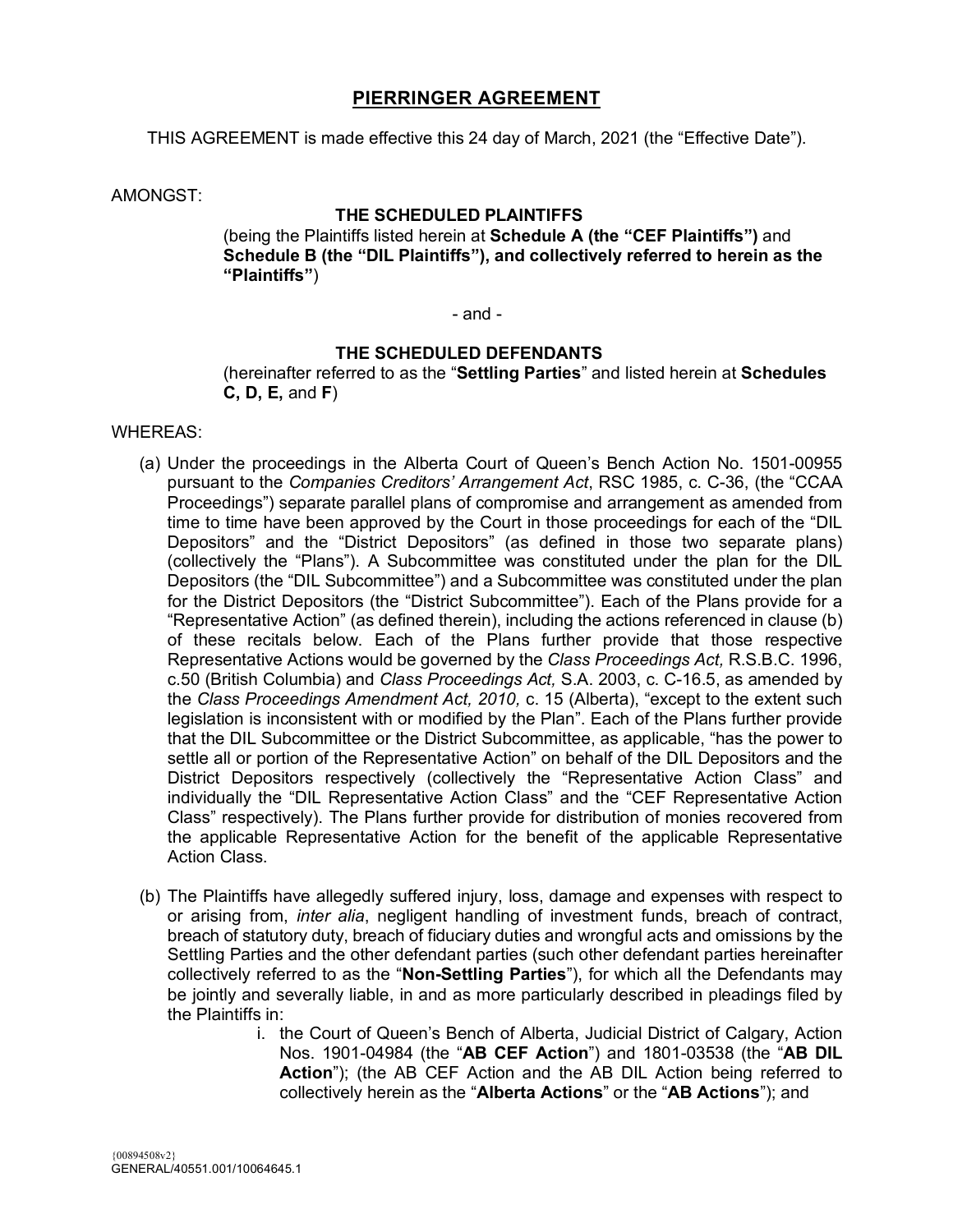ii. the Supreme Court of British Columbia, Vancouver Registry Nos. S1611746 (the "**BC DIL Action**") and S1611798 (the "**BC CEF Action**"); (the BC DIL Action and the BC CEF Action being referred to collectively herein as the "**BC Actions**"),

(the BC Actions and the Alberta Actions being referred to collectively herein as the "**Actions**") amongst, as applicable, the Plaintiffs and the Settling Parties and the Non-Settling Parties (hereinafter referred to as the "**Wrongful Conduct**");

- (c) The Non-Settling Parties have not advanced, but in the future may advance, claims against the Settling Parties for contribution or indemnity;
- (d) The Plaintiffs and the Settling Parties desire to resolve amongst themselves all claims or possible claims between them, including all claims advanced directly or indirectly in the Actions, including claims for costs, and all claims arising directly or indirectly from or respecting the Wrongful Conduct;
- (e) The Plaintiffs and the Settling Parties acknowledge that the total of the Plaintiffs' damages and losses with respect to the Wrongful Conduct and the Actions may exceed the "Consideration" (defined below) to be paid by the Settling Parties hereunder; and,
- (f) The Plaintiffs desire to preserve their rights and claims arising from the Wrongful Conduct of the Non-Settling Parties and to continue the Actions only as against the Non-Settling Parties.

NOW THEREFORE THIS AGREEMENT WITNESSES that for and in consideration of the matters hereinbefore referred to, the payments, agreements, covenants and undertakings hereafter referred to, and for other good and valuable consideration, the receipt and sufficiency of which is hereby acknowledged, the Plaintiffs and the Settling Parties agree as follows:

1. With the execution of this Agreement (the "**Agreement**") by counsel for the Settling Parties and for the CEF Plaintiffs and the DIL Plaintiffs, the Settling Parties shall pay the sum of **•** inclusive of all interest, costs, disbursements and GST (hereinafter referred to as the "**Consideration**") to the CEF Plaintiffs and the DIL Plaintiffs, in care of, and in trust to, and allocated between Higgerty Law in the amount of  $\bullet$  for the CEF Plaintiffs and Sugden McFee and Roos LLP in the amount of  $\bullet$  for the DIL Plaintiffs, unconditionally releasable to the Plaintiffs upon satisfaction of the conditions precedent outlined in paragraph 22 below; provided that if those conditions precedent are not satisfied as and when contemplated by that paragraph then Plaintiffs' counsel shall promptly thereafter return the Consideration to counsel for the Settling Parties.

2. Notwithstanding any other term of this Agreement, it is the intent of the parties hereto that the Settling Parties shall not be liable to make any payments over and above the Consideration, whatsoever, to any of the Plaintiffs or the Non-Settling Parties on account of damages to the Plaintiffs arising out of any of the Wrongful Conduct of any one or more parties, as alleged in the pleadings or as arising out of the Actions.

3. The CEF Plaintiffs and the DIL Plaintiffs do for themselves and for and on behalf of their heirs, insurers, executors, administrators, subrogees, successors, agents, and assigns, hereby severally agree to discontinue their pursuit of their respective Actions, in the manner contemplated in paragraph 10 herein, as against the Settling Parties and hereby covenant not to sue the Settling Parties and/or their directors, officers, employees, agents, insurers, successors, executors,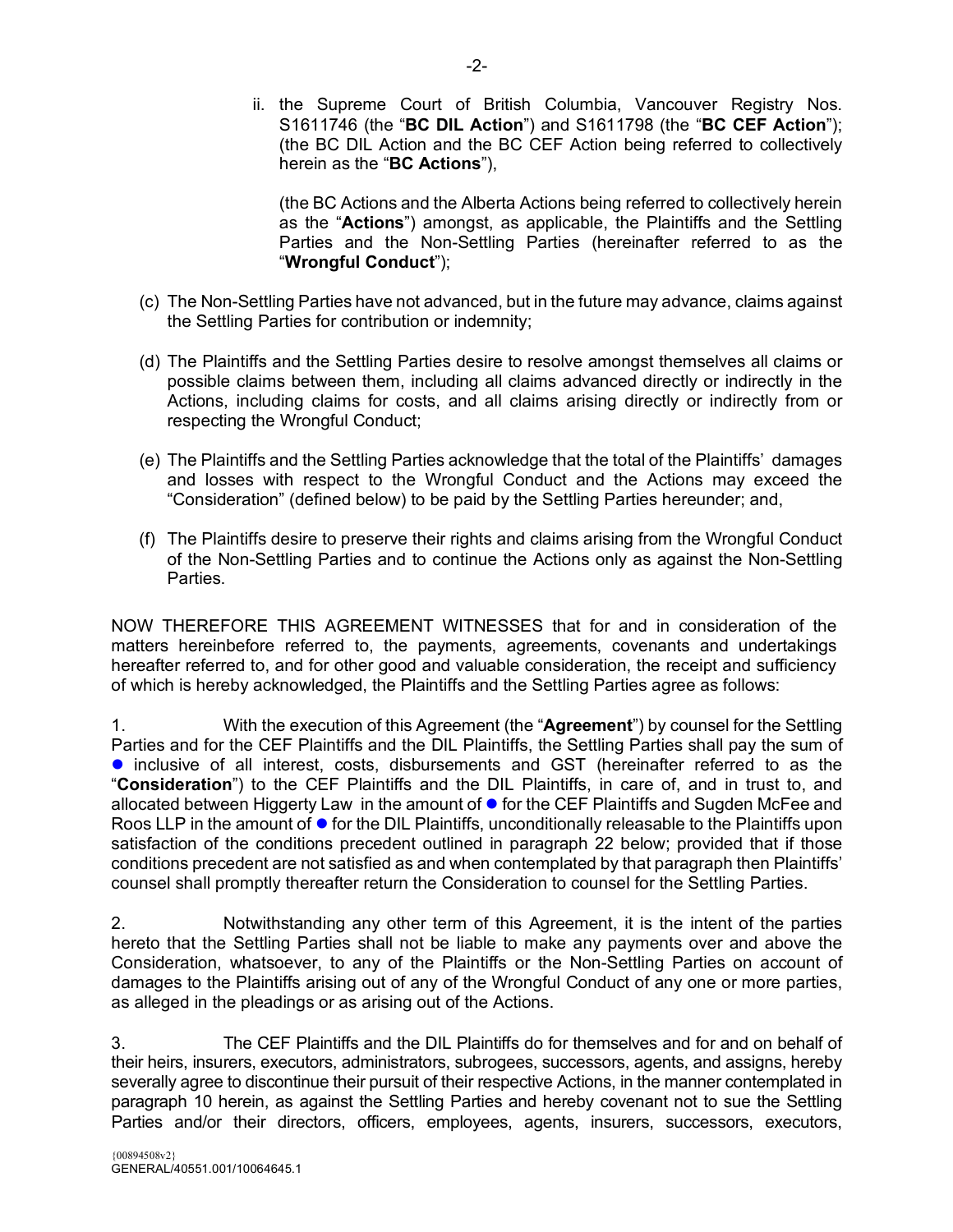administrators and/or assigns, for any cause of action, at law or in equity or under any statute, which the Plaintiffs ever could have, or which they, or their heirs, insurers, executors, administrators, subrogees, successors, or assigns, hereafter can, shall, or may have by reason of any claim for injuries, losses, or damages, arising directly or indirectly from the Wrongful Conduct and with respect to any and all matters arising, directly, or indirectly, out of the matters referred to in the pleadings in the Actions.

4. The Plaintiffs hereby acknowledge full and complete satisfaction of that portion of their total damages in the Actions, and from the Wrongful Conduct, which can or may have been caused by the Wrongful Conduct of the Settling Parties, if any, as may hereinafter be determined in the trial or other disposition of the Actions, or in any other action respecting the Wrongful Conduct.

5. The CEF Plaintiffs and the DIL Plaintiffs hereby each severally agree to forbear from pursuing any parties in any legal action, including but not limited to the Non-Settling Parties, for or in connection with recovery of that fraction, portion, or percentage of their respective claims for damages respecting the Wrongful Conduct which may, or shall hereafter, whether by trial or other disposition of the Actions, be determined to be the fraction, portion, or percentage of liability for which the Settling Parties are, or were, liable due to the Wrongful Conduct, or any other act or default, or theory of liability.

6. The Plaintiffs in no way release, discharge or covenant not to sue the Non-Settling Parties.

7. The CEF Plaintiffs and the DIL Plaintiffs hereby each severally agree not to seek to recover from any party, either in the Actions or in any other proceedings, any portion of the losses or damages which the Plaintiffs claim in the Actions and which a court or other tribunal may attribute to the Wrongful Conduct of the Settling Parties. In particular, and without limiting the generality of the foregoing, the CEF Plaintiffs and the DIL Plaintiffs hereby each severally agree not to seek to recover from the Non-Settling Parties any portion of the Plaintiffs' respective losses attributable to the Wrongful Conduct of the Settling Parties as aforesaid.

8. If the Court, following the trial of one, either or both of the Alberta Actions or any other action respecting the Wrongful Conduct, grants judgment to either or both of the DIL Plaintiffs and/or the CEF Plaintiffs against the Non-Settling Parties in an amount exceeding the Non-Settling Parties' collective share of the total damages awarded, based upon the fraction or portion or percentage of causal fault of the Non-Settling Parties with respect to the Wrongful Conduct as found by the Court, (the "Non-Settling Parties Collective Share") the CEF Plaintiffs and the DIL Plaintiffs hereby each severally agree in any event not to seek to recover in any of the Actions, directly or indirectly, from the Non-Settling Parties any part of the total damages so awarded which exceed the Non-Settling Parties Collective Share.

9. The Plaintiffs and the Settling Parties agree that, upon the removal of the conditions precedent described in paragraph 22 herein and the payment of the Consideration by the Settling Parties to the Plaintiffs as contemplated in paragraph 1 herein, counsel for the DIL Plaintiffs shall amend the Statement of Claim as already amended in the AB DIL Action, and counsel for the CEF Plaintiffs shall amend the Statement of Claim as already amended in the AB CEF Action, to add the following paragraph:

> "The Plaintiffs expressly waive any right to recover from the Non-Settling Parties any portion of the loss or damages herein which the court may apportion or attribute to the fault, liability or responsibility of the Settling Parties for which any of the Non-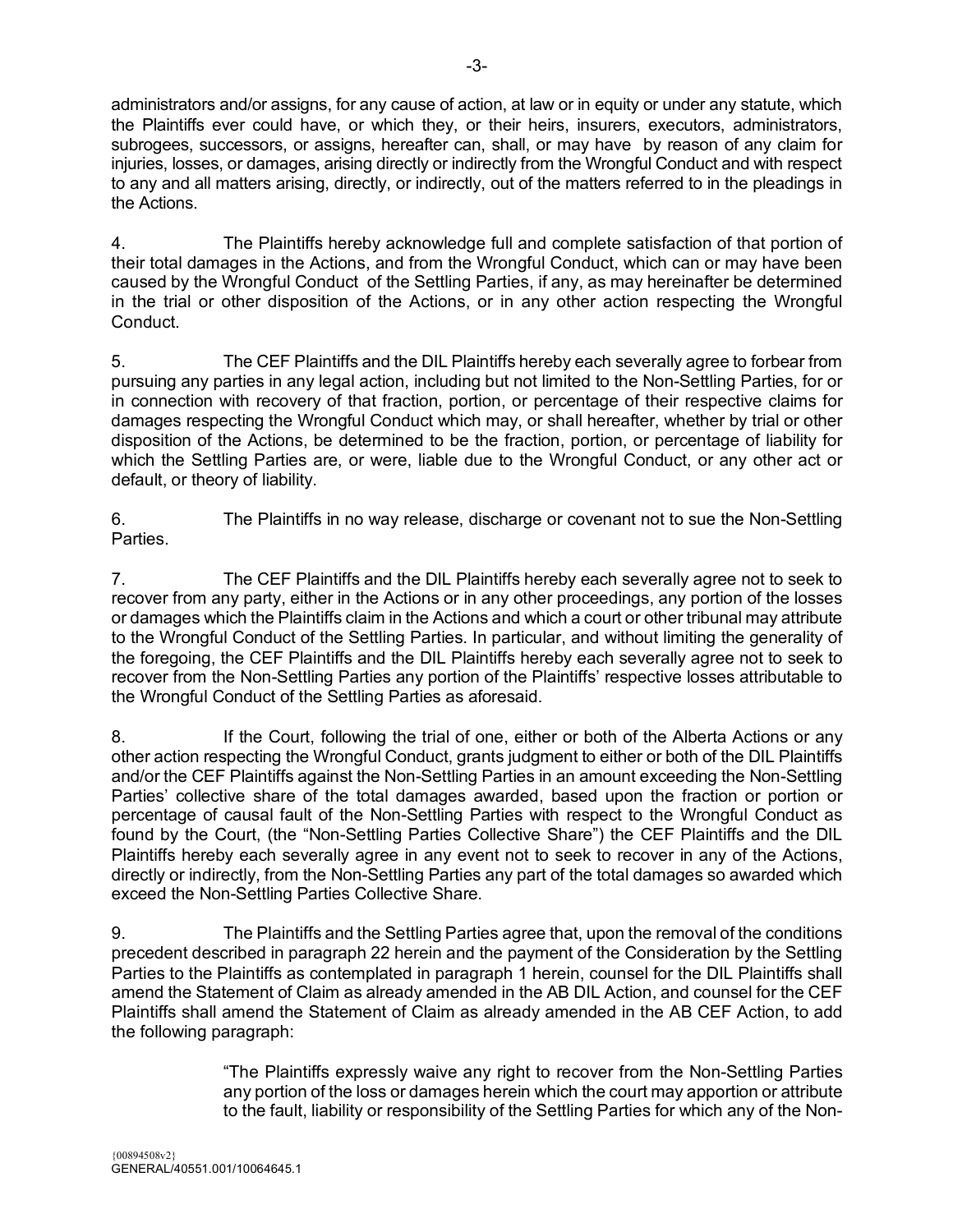Settling Parties might reasonably be entitled to claim contribution, indemnity or an apportionment against the Settling Parties pursuant to the provisions of the *Tort-Feasors Act*, R.S.A. 2000, c.T-5, as amended, and/or the *Contributory Negligence Act*, R.S.A. 2000, c. C-27, as amended, or any successor equivalent legislation."

10. The Plaintiffs shall use their best efforts and as soon as is practicable apply for the following "Orders", as that term is defined below:

(a) Declaring in the AB Actions that no court approval is required for the settlement contemplated by this agreement or alternatively an order approving and giving effect to the terms of this Agreement, including any amendments thereto that the parties may agree upon in writing in order to secure such approval;

(b) Declaring in the AB Actions that the "Representative Action Class" defined in each Action is for the purpose of this agreement bound by this agreement as a part of the "Scheduled Plaintiffs" referenced in this agreement;

(c) Dismissing the Alberta Actions as against the Settling Parties only, and dismissing as expeditiously as the Court will permit the BC Actions entirely, provided that the lifting of any stay of the BC Actions shall be for the sole purpose of hearing the application to dismiss;

(d) Granting the Plaintiffs leave to file the Amended Statement of Claim in the AB CEF Action and leave to file the Amended Statement of Claim in the AB DIL Action in the manner set forth in Paragraph 9 of this Agreement to the extent that any such leave is required under the Alberta Rules of Court;

(e) Barring any claims in the AB Actions for contribution and/or indemnity against any of the Settling Parties, including without limitation:

- i. striking out or dismissing as expeditiously as the Court will permit any and all existing notice(s) to co-defendants and/or third-party notice(s) for any such claims : and,
- ii. prohibiting any such claims in the future.

(hereinafter referred to as the "**Orders**").

11. The existence of this Agreement and the contents thereof shall be kept confidential from any person or other legal entity not a party to this Agreement, except:

(a) a copy of this Agreement with the amount of the Consideration redacted may be disclosed by any party to this Agreement to each of the Non-Settling Parties in the Alberta Actions and to the Monitor in the CCAA Proceedings at any time after complete execution and delivery of this agreement; and,

(b) any information or documents included in any affidavits or any other documents filed with the court by the Settling Parties or the Plaintiffs in any one or more of the Actions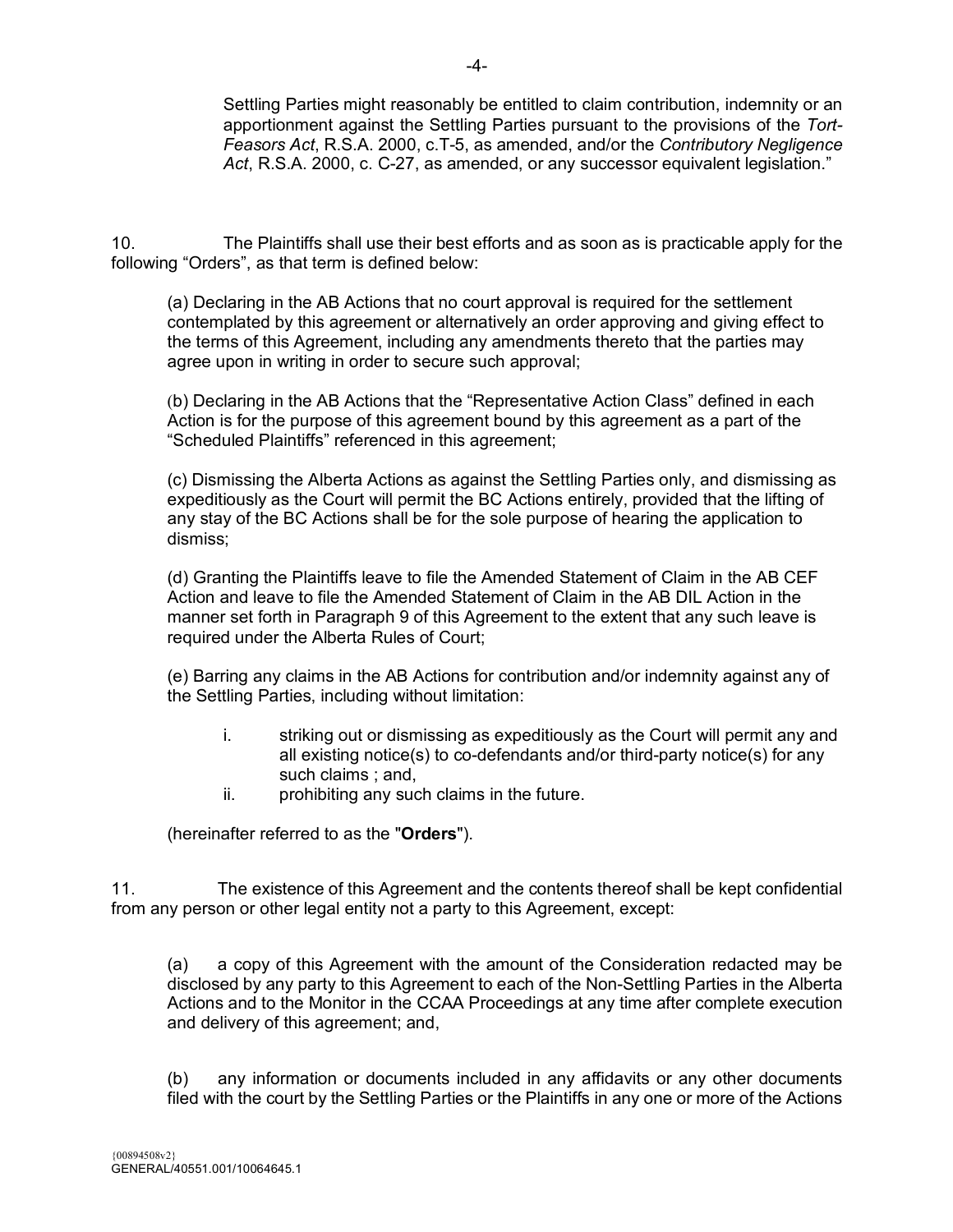and in the CCAA Proceedings and which are not subject to a sealing order will upon such filing no longer be confidential.

11.1 Notwithstanding paragraph 11 above, the Settling Parties hereby acknowledge that the extent, if any, to which the Consideration shall remain confidential for the purposes of the hearing of the Settling Parties' application for the Orders, the parties seeking advice and direction of the Court in the CCAA Proceedings as to any requirements it may have in relation to the Orders and the contemplated applications for approval of the Plaintiffs' respective contingency fee agreements and counsel fees pursuant to s.39 of the *Class Proceedings Act*, SA 2003, c.16.5 and/or the CCAA Proceedings is within the discretion of the Court, and that the parties will jointly seek directions from the Court as to whether, and the extent to which, such confidentiality shall be maintained for such applications prior to the bringing of the application for the Orders.

12. The DIL Plaintiffs hereby covenant and agree that they will at all times hold harmless and indemnify the Settling Parties and their respective directors, officers, employees, agents, administrators, successors, and assigns and each of them, against all actions, proceedings, claims, cross claims, demands, third party proceedings, and suits of every nature and kind whatsoever in the AB DIL Action. The DIL Plaintiffs shall do so by irrevocably waiving, and forbearing from collecting from any of the Non-Settling Parties any amount required to be paid as contribution and indemnity by any one or more of the Settling Parties to any one or more of the Non-Settling Parties by way of judgment or order in the AB DIL Action in relation to the Wrongful Conduct. The parties hereby agree that notwithstanding the foregoing, the DIL Plaintiffs shall not be responsible to hold harmless and indemnify the Settling Parties in accordance with this provision where such claim for indemnity arises from proceedings taken by the Non-Settling Parties to challenge the validity of this Agreement.

12.1 The CEF Plaintiffs hereby covenant and agree that they will at all times hold harmless and indemnify the Settling Parties and their respective directors, officers, employees, agents, administrators, successors, and assigns and each of them, against all actions, proceedings, claims, cross claims, demands, third party proceedings, and suits of every nature and kind whatsoever in the AB CEF Action. The CEF Plaintiffs shall do so by irrevocably waiving, and forbearing from collecting from any of the Non-Settling Parties any amount required to be paid as contribution and indemnity by any one or more of the Settling Parties to any one or more of the Non-Settling Parties by way of judgment or order in the AB CEF Action in relation to the Wrongful Conduct. The parties hereby agree that notwithstanding the foregoing, the CEF Plaintiffs shall not be responsible to hold harmless and indemnify the Settling Parties in accordance with this provision where such claim for indemnity arises from proceedings taken by the Non-Settling Parties to challenge the validity of this Agreement.

13. The DIL Plaintiffs further covenant and agree that they will, at their own expense, at all times defend the Settling Parties in respect to all steps, actions or proceedings in the AB DIL Action, including in that Action any third party proceedings, claims, cross claims, demands, and suits of every nature and kind whatsoever, or other claims for contribution or indemnity, which may be commenced against the Settling Parties by the Non-Settling Parties in relation to the Wrongful Conduct. Notwithstanding the foregoing, the parties hereby agree that the DIL Plaintiffs will not be required to defend the Settling Parties with respect to proceedings that may be brought by the Non-Settling Parties to challenge the validity of this Agreement.

13.1 The CEF Plaintiffs further covenant and agree that they will, at their own expense, at all times defend the Settling Parties in respect to all steps, actions or proceedings in the AB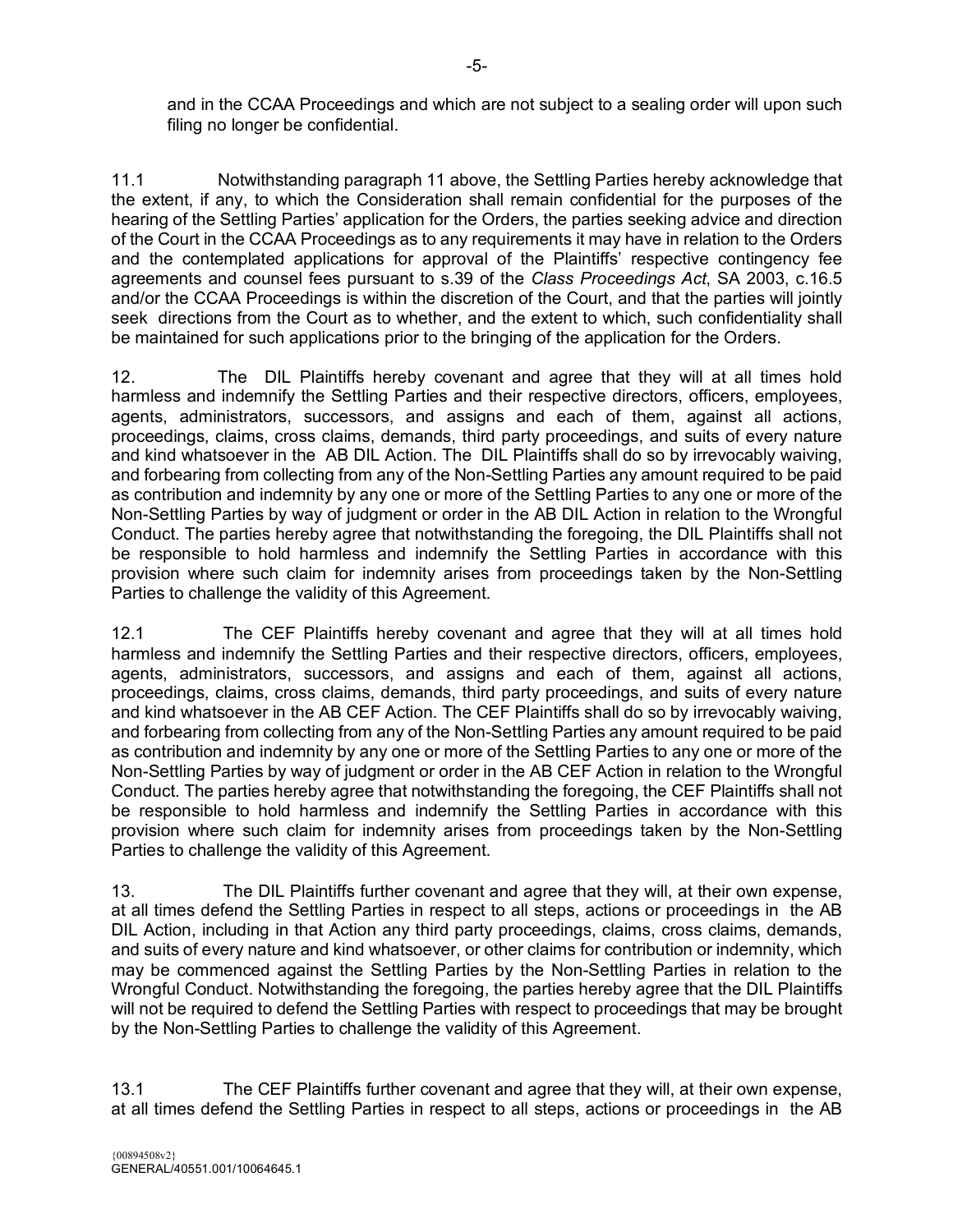CEF Action, including in that Action any third party proceedings, claims, cross claims, demands, and suits of every nature and kind whatsoever, or other claims for contribution or indemnity, which may be commenced against the Settling Parties by the Non-Settling Parties in relation to the Wrongful Conduct. Notwithstanding the foregoing, the parties hereby agree that the AB CEF Plaintiffs will not be required to defend the Settling Parties with respect to proceedings that may be brought by the Non-Settling Parties to challenge the validity of this Agreement.

14. In the event that one or more or all of the Settling Parties, through any judgment or order of a Court of competent jurisdiction, are found liable to one, more or all of the Non-Settling Parties for contribution or indemnity or costs in the AB DIL Action, then the DIL Plaintiffs shall fully and immediately indemnify those of the Settling Parties concerned for any amount required to be paid by such of the Settling Parties to such of the Non-Settling Parties concerned pursuant to any such judgment or order. The DIL Plaintiffs shall do so by irrevocably waiving and forbearing from collecting from those of the Non-Settling Parties concerned any amount required to be paid by such of the Settling Parties to the Non-Settling Parties concerned by way of any such judgment or order in relation to the Wrongful Conduct.

14.1 In the event that one or more or all of the Settling Parties, through any judgment or order of a Court of competent jurisdiction, are found liable to one, more or all of the Non-Settling Parties for contribution or indemnity or costs in the AB CEF Action, then the CEF Plaintiffs shall fully and immediately indemnify those of Settling Parties concerned for any amount required to be paid by such of the Settling Parties to such of the Non-Settling Parties concerned pursuant to any such judgment or order. The CEF Plaintiffs shall do so by irrevocably waiving, and forbearing from collecting from those of the Non-Settling Parties concerned any amount required to be paid by such of the Settling Parties to the Non-Settling Parties concerned by way of any such judgment or order in relation to the Wrongful Conduct.

15. None of the Plaintiffs' obligations under paragraphs 3, 5, 7, 12, 12.1, 13, 13.1,14 and 14.1 will apply to individual Settling Parties in any capacity(ies) other than in their positions with the corporate Settling Parties and as individuals; for greater certainty, as an example, if an individual Settling Party has held a position with a corporate Non-Settling Party, that individual will not be protected or benefitted in any such capacity by any of those paragraphs.

15.1 Notwithstanding any other paragraph in this Agreement, this Agreement will not have any application to any monies that may be paid or payable to the Plaintiffs:

(a) by way of fines, levies, penalties or any other orders made in proceedings commenced or to be commenced by the Alberta Securities Commission, including but not limited to that proceeding styled Re Lutheran Church-Canada, the Alberta British Columbia District, 2019 ABASC 43, or any parallel or other proceeding commenced by the British Columbia Securities Commission, under applicable provincial securities legislation; and/or

(b) distributions made to the Plaintiffs under proceedings commenced under the Companies Creditors' Arrangement Act, RSC 1985, c. C-36, including but not limited to the CCAA Proceedings.

in relation to the Wrongful Conduct or otherwise.

16. This Agreement is made without prejudice to the Plaintiffs' rights and claims against the Non-Settling Parties and the Plaintiffs shall be at liberty to settle, pursue or relinquish their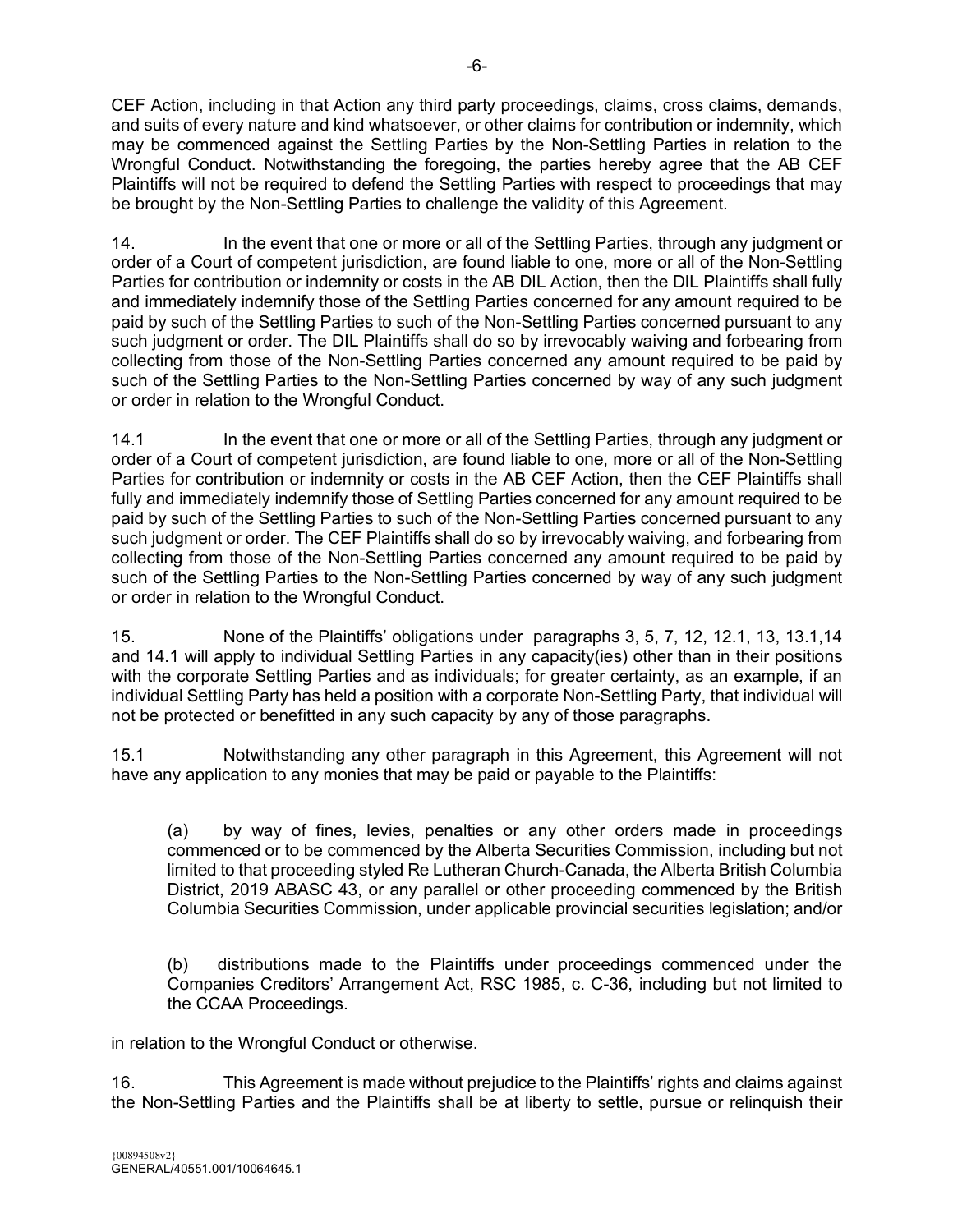claims against the Non-Settling Parties in their sole discretion. Any recovery of funds made by the Plaintiffs against the Non-Settling Parties shall be solely to the credit of the Plaintiffs.

17. The Settling Parties agree to assist the Plaintiffs with their full cooperation in the AB Actions, including but not limited to attending upon interviews with the Plaintiffs' counsel at mutually convenient times, dates, and places.

17.1 The Settling Parties agree to assist the Plaintiffs regarding testimony and production of non-privileged documents in their possession or control relevant to any one or more of the Alberta Actions and/or the CCAA Proceedings and the related Alberta Securities Commission proceedings, in the following manner:

(a) At the request of the Plaintiffs or Non-Settling Defendants, any Settling Parties who are requested to do so shall prepare an Affidavit of Records and provide same along with all producible records to the Plaintiffs and/or Non-Settling Defendants; the party requesting the Affidavit of Records shall be responsible for the Settling Parties' reasonable solicitor and client costs in respect of preparing the Affidavit of Records;

(b) At the request of the Plaintiffs or Non-Settling Defendants, any Settling Parties who are requested to do so shall submit a corporate representative or themselves, as the case may be, as necessary for questioning to be conducted by the Plaintiff and/or Non-Settling Defendants; the party requesting questioning shall pay reasonable conduct money to secure the witnesses' attendance and shall be responsible for the requested Settling Parties' reasonable solicitor and client costs in respect of securing the witnesses' attendance, briefing the witesses, attending on the witnesses' questioning, and facilitating compliance with any resulting undertakings and interrogatories.

17.2 Subject to the conditions stipulated by paragraphs 17 and 17.1 of this Agreement, the Settling Parties shall not be required to participate as a party in any further steps in the Actions, including any further questioning or document production other than as specified in this Agreement.

18. This Agreement shall in no way be construed as an admission of liability by the Settling Parties, by whom liability is specifically denied, and if not approved by the court shall be without any admission or prejudice to either party.

19. The Plaintiffs and the Settling Parties acknowledge and agree that they will refrain from any publication, oral or written, of any defamatory, disparaging or otherwise derogatory remarks pertaining to each other except as may be permitted or required by law. Furthermore, the Settling Parties shall not state to anyone, either expressly or impliedly, any claim to any vindication of any of them by virtue of, or in relation to, the settlement contemplated by this Agreement.

20. The Settling Parties hereby represent and warrant that their legal counsel have made reasonable efforts and inquiries to determine the following described insurance coverage, and that based on those efforts and inquiries, the Consideration payable under this Agreement represents the total amount of indemnity and liability insurance coverage available to the Settling Parties in respect of the Wrongful Conduct and that there is no other indemnity or liability insurance coverage available to the Settling Parties in respect of the Wrongful Conduct, and have already provided the Plaintiffs statutory declarations attaching true and accurate copies of the applicable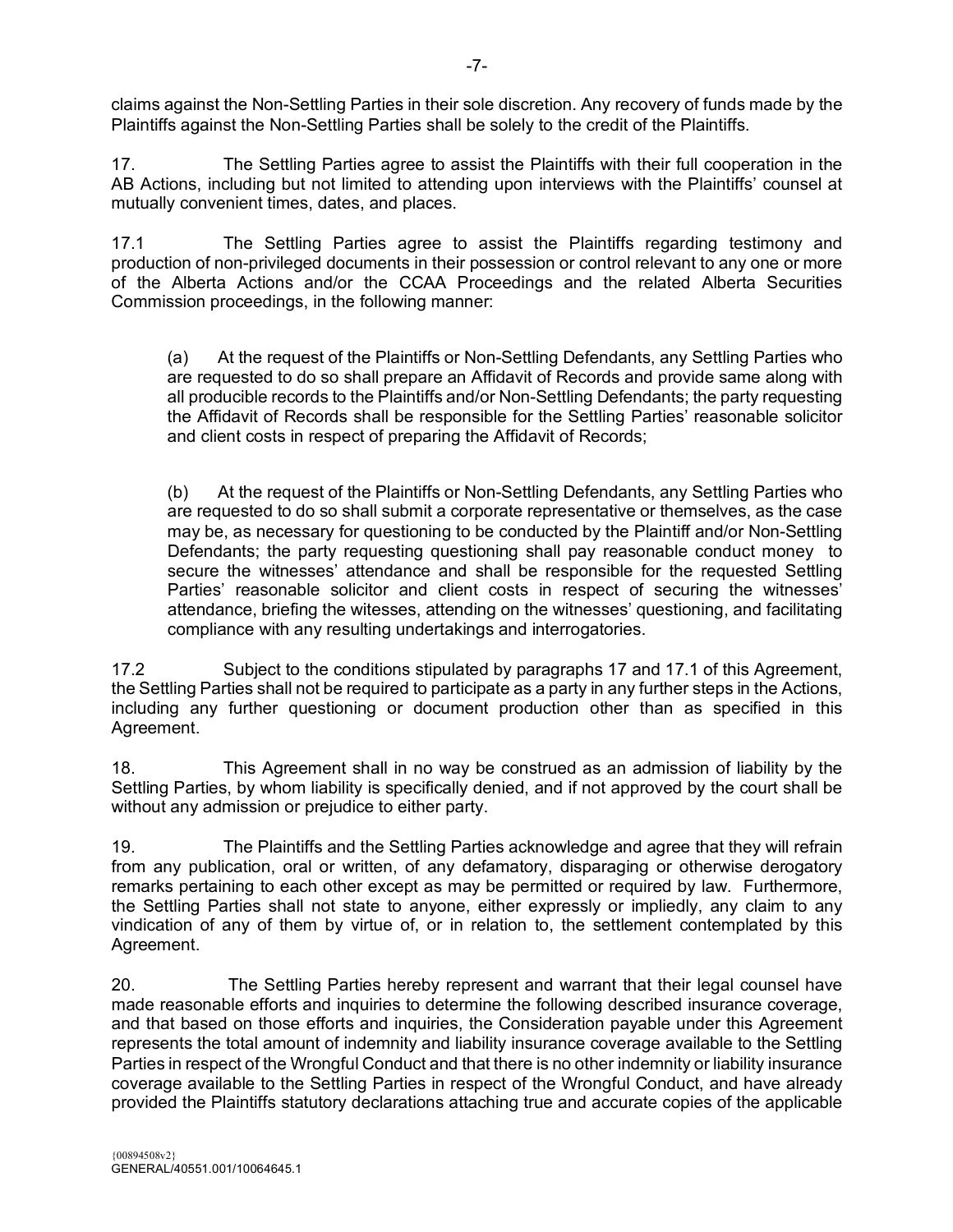insurance policies (the "Insurance Declarations"). The Settling Parties acknowledge that the Plaintiffs have relied upon this representation and warranty in entering into this Agreement.

20.1 The corporate Settling Parties hereby represent and warrant that the corporate Settling Parties are insolvent except to any extent as may be disclosed in the "Insolvency Declarations" (as defined below), and have already provided statutory declarations confirming the same and attaching all necessary documentation to establish the same prior to the bringing of the application for the Orders (the "Insolvency Declarations"). The Settling Parties acknowledge that the Plaintiffs have relied upon this representation and warranty in entering into this Agreement.

20.2 Notwithstanding paragraphs 20 and 20.1 above, neither of those paragraphs have any application to "SVML" (defined in Schedule C of this Agreement).

21. Intentionally deleted.

22. This Agreement is subject to the following conditions precedent, which are for the benefit of both the Plaintiffs and the Settling Parties, and which may be waived in a manner that is unequivocal and in writing and signed by counsel for the Plaintiffs and by counsel for the Settling Parties and delivered to the offices of the counsel for opposite party to this Agreement and/or by receipted email to them, namely that:

(a) the Orders are pronounced by a Justice of the Alberta Court of Queen's Bench and the Supreme Court of BC, as applicable, no later than May 14, 2021, or such later date as the parties may agree to in writing, and the expiry of any applicable appeal period without any appeal being taken by any party, or alternatively the final dismissal of any appeal so taken; and,

(b) within 30 days of any waiver or satisfaction of the condition precedent in clause (a) above of this paragraph, the parties seek and receive any advice and direction of the Court in the CCAA Proceedings as that Court may deem fit as to any requirements it may have in relation to the Orders, and that any such advice and direction be mutually satisfactory to the Parties.

22.1 The parties acknowledge and agree that the granting of the Orders is severable from the Plaintiffs' application for court approval of counsels' contingency fee agreements and legal fees and disbursements pursuant to s. 39 of the *Class Proceedings Act, supra*.

23. The obligations of the parties of this Agreement who are individuals are only several, not joint with any other parties to this Agreement.

24. The recitals hereto form part of this Agreement.

25. The parties hereto shall execute all such further and other deeds and documents promptly and when required and shall do or perform, or cause to be done or performed, all such acts as shall be reasonably necessary to ensure the completion of the transaction contemplated herein.

26. This Agreement shall inure to the benefit of and be binding upon each of the parties hereto and their respective heirs, administrators, executors, successors and assigns.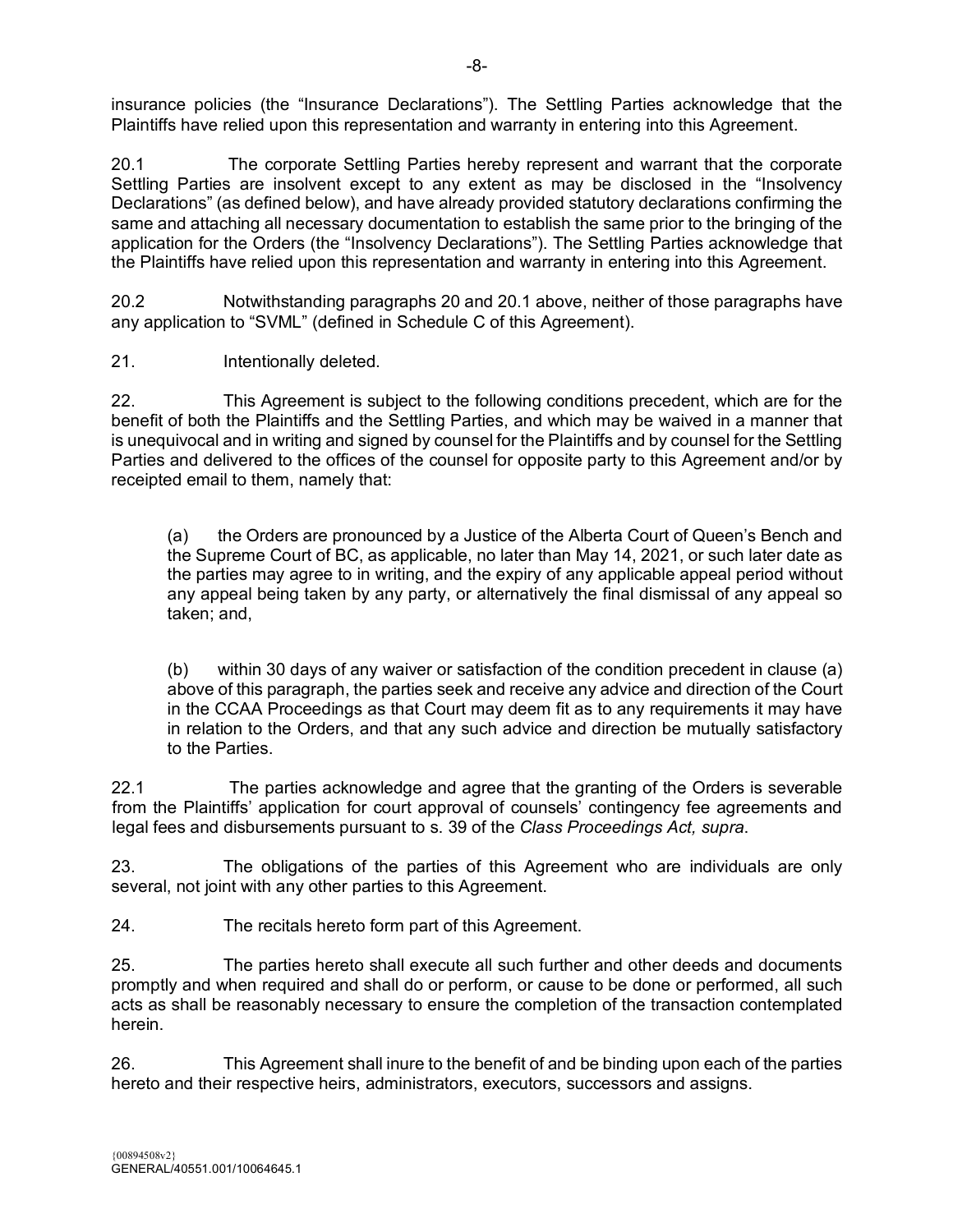27. This Agreement shall be governed by and construed in accordance with the law of the Province of Alberta and the parties hereto irrevocably attorn to the jurisdiction of the Courts of the Province of Alberta and agree that the Courts of the Province of Alberta shall have exclusive jurisdiction in the resolution of any legal disputes arising from or in connection with this Agreement.

28. This Agreement may be executed by counsel on behalf of the Plaintiffs and the Settling Parties.

29. The parties to this Agreement each hereby acknowledge that they have been represented by legal counsel of their own choice through all the negotiations which preceded the execution of this Agreement and that they have executed this Agreement, through their respective counsel, with the consent of and on the advice of their counsel.

30. This Agreement shall not be construed in favour of or against any of the parties to this Agreement, but shall be construed as if all parties hereto drafted this Agreement. If any term, provision, covenant or condition of this Agreement is held by a court of competent jurisdiction to be invalid, void or unenforceable, the remainder of this Agreement shall remain in full force and effect and shall in no way be affected, impaired or invalidated.

**IN WITNESS WHEREOF**, we have hereunto set our hand and seal at the City of Calgary, in the Province of Alberta, effective as of the Effective Date.

| <b>HIGGERTY LLP</b>                                                        | <b>SUGDEN MCFEE &amp; ROOS LLP</b>                    |
|----------------------------------------------------------------------------|-------------------------------------------------------|
| Patrick Higgerty, Q.C.<br>Counsel for Schedule A Plaintiffs.               | Errin A. Poyner<br>Counsel for Schedule B Plaintiffs. |
| <b>URQUHART</b><br><b>SINGLETON</b><br><b>REYNOLDS</b><br><b>VOGEL LLP</b> | <b>SCOTT VENTURO RUDAKOFF LLP</b>                     |
| John R. Singleton, QC                                                      | Alan S. Rudakoff, QC & Neil Tichkowsky                |
| Counsel for Schedule C Defendants.                                         | Counsel for Schedule D Defendants.                    |
| <b>HMC LAWYERS LLP</b>                                                     | <b>LINDSEY LLP</b>                                    |
|                                                                            |                                                       |
| David J. Corrigan, QC                                                      | <b>Andrew N. Epstein</b>                              |
| Counsel for Schedule E Defendants.                                         | Counsel for Schedule F Defendants.                    |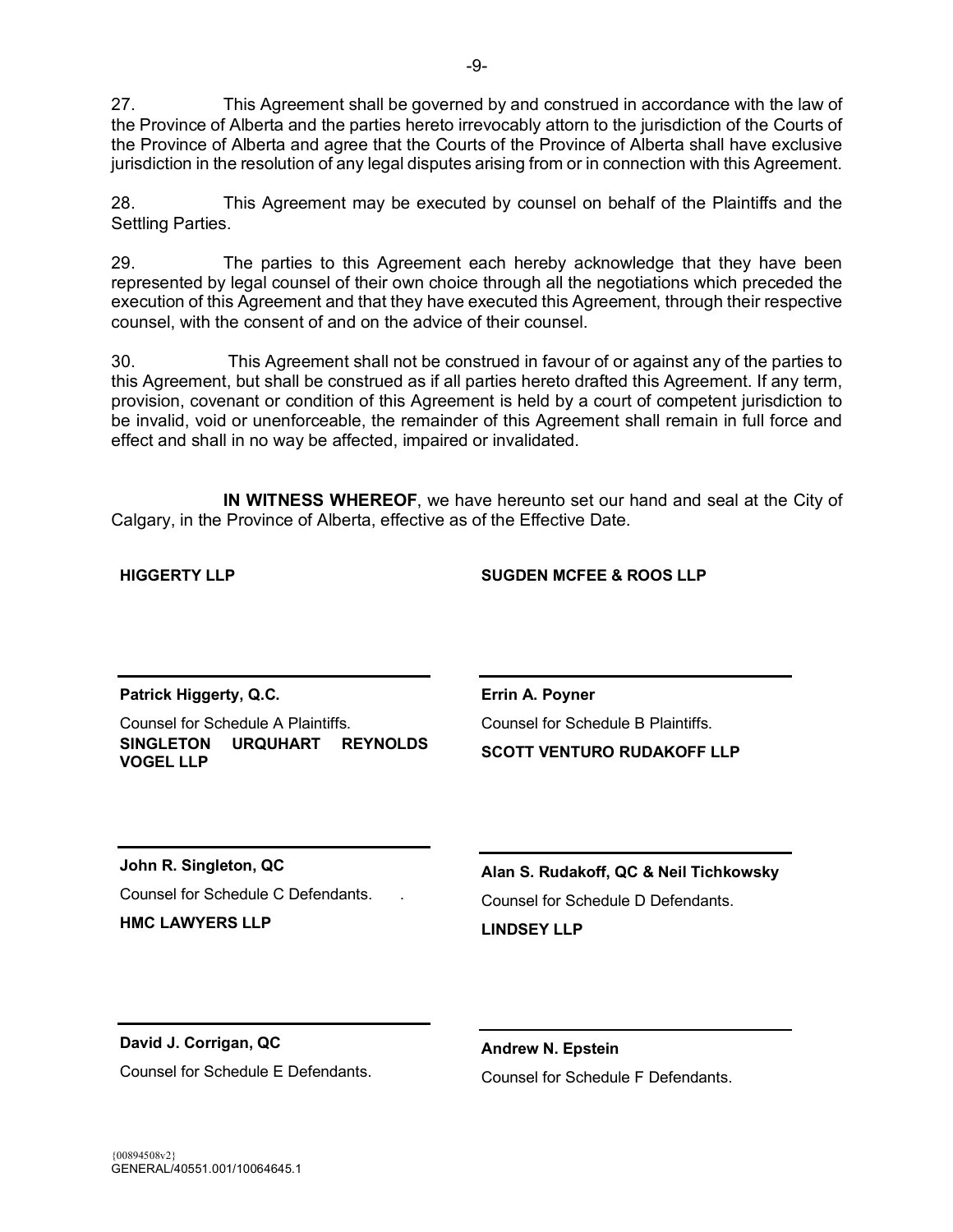This Agreement shall be governed by and construed in accordance with the law of 27. the Province of Alberta and the parties hereto irrevocably attorn to the jurisdiction of the Courts of the Province of Alberta and agree that the Courts of the Province of Alberta shall have exclusive jurisdiction in the resolution of any legal disputes arising from or in connection with this Agreement.

This Agreement may be executed by counsel on behalf of the Plaintiffs and the 28. **Settling Parties.** 

The parties to this Agreement each hereby acknowledge that they have been 29. represented by legal counsel of their own choice through all the negotiations which preceded the execution of this Agreement and that they have executed this Agreement, through their respective counsel, with the consent of and on the advice of their counsel.

This Agreement shall not be construed in favour of or against any of the parties to  $30.$ this Agreement, but shall be construed as if all parties hereto drafted this Agreement. If any term, provision, covenant or condition of this Agreement is held by a court of competent jurisdiction to be invalid, void or unenforceable, the remainder of this Agreement shall remain in full force and effect and shall in no way be affected, impaired or invalidated.

IN WITNESS WHEREOF, we have hereunto set our hand and seal at the City of Calgary, in the Province of Alberta, effective as of the Effective Date.

**HIGGERTY LAW** 

Ptw2 4 yp

Patrick Higgerty, Q.C. Counsel for Schedule A Plaintiffs. SINGLETON URQUHART **REYNOLDS VOGEL LLP** 

**SUGDEN MCFEE & ROOS LLP** 

**Errin A. Poyner Counsel for Schedule B Plaintiffs.** 

**SCOTT VENTURO RUDAKOFF LLP** 

John R. Singleton, QC Counsel for Schedule C Defendants.

**HMC LAWYERS LLP** 

Alan S. Rudakoff, QC & Neil Tichkowsky Counsel for Schedule D Defendants. **LINDSEY LLP** 

David J. Corrigan, QC

Counsel for Schedule E Defendants.

**Andrew N. Epstein** Counsel for Schedule F Defendants.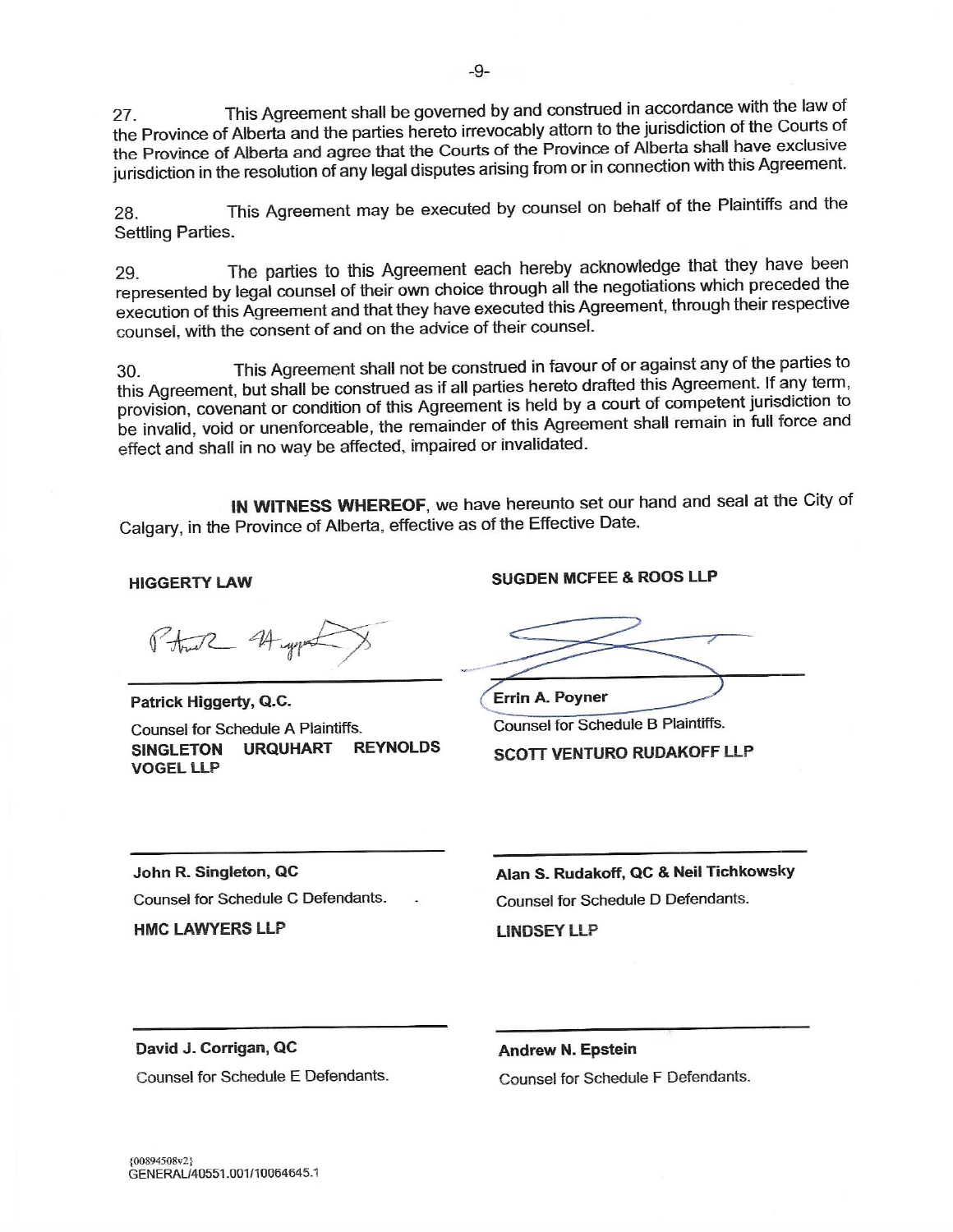27. This Agreement shall be governed by and construed in accordance with the law of the Province of Alberta and the parties hereto irrevocably attorn to the jurisdiction of the Courts of the Province of Alberta and agree that the Courts of the Province of Alberta shall have exclusive jurisdiction in the resolution of any legal disputes arising from or in connection with this Agreement.

28. This Agreement may be executed by counsel on behalf of the Plaintiffs and the Settling Parties.

29. The parties to this Agreement each hereby acknowledge that they have been represented by legal counsel of their own choice through all the negotiations which preceded the execution of this Agreement and that they have executed this Agreement, through their respective counsel, with the consent of and on the advice of their counsel.

30. This Agreement shall not be construed in favour of or against any of the parties to this Agreement, but shall be construed as if all parties hereto drafted this Agreement. If any term, provision, covenant or condition of this Agreement is held by a court of competent jurisdiction to be invalid, void or unenforceable, the remainder of this Agreement shall remain in full force and effect and shall in no way be affected, impaired or invalidated.

**IN WITNESS WHEREOF**, we have hereunto set our hand and seal at the City of Calgary, in the Province of Alberta, effective as of the Effective Date.

**HIGGERTY LLP** 

### **SUGDEN MCFEE & ROOS LLP**

**Patrick Higgerty, Q.C.** 

Counsel for Schedule A Plaintiffs. **SINGLETON URQUHART REYNOLDS VOGEL LLP** 

**John R. Singleton, QC**  Counsel for Schedule C Defendants. . **HMC LAWYERS LLP** 

**Errin A. Poyner**  Counsel for Schedule B Plaintiffs. **SCOTT VENTURO RUDAKOFF LLP** 

**Alan S. Rudakoff, QC & Neil Tichkowsky**  Counsel for Schedule D Defendants. **LINDSEY LLP** 

**David J. Corrigan, QC**  Counsel for Schedule E Defendants. **Andrew N. Epstein**  Counsel for Schedule F Defendants.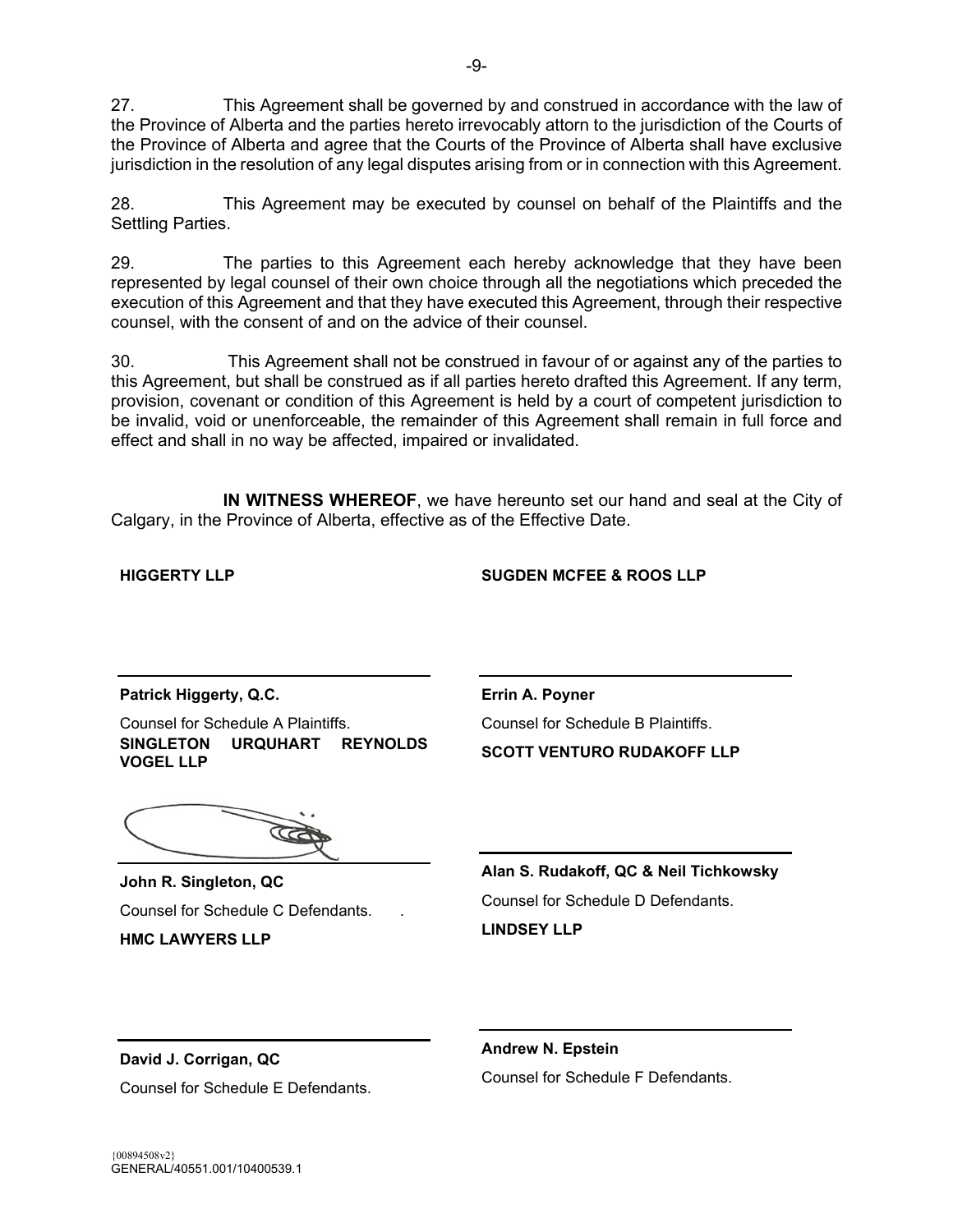27. This Agreement shall be governed by and construed in accordance with the law of the Province of Alberta and the parties hereto irrevocably attorn to the jurisdiction of the Courts of the Province of Alberta and agree that the Courts of the Province of Alberta shall have exclusive jurisdiction in the resolution of any legal disputes arising from or in connection with this Agreement.

This Agreement may be executed by counsel on behalf of the Plaintiffs and the 28. Settling Parties.

29. The parties to this Agreement each hereby acknowledge that they have been represented by legal counsel of their own choice through all the negotiations which preceded the execution of this Agreement and that they have executed this Agreement, through their respective counsel, with the consent of and on the advice of their counsel.

30. This Agreement shall not be construed in favour of or against any of the parties to this Agreement, but shall be construed as if all parties hereto drafted this Agreement. If any term, provision, covenant or condition of this Agreement is held by a court of competent jurisdiction to be invalid, void or unenforceable, the remainder of this Agreement shall remain in full force and effect and shall in no way be affected, impaired or invalidated.

IN WITNESS WHEREOF, we have hereunto set our hand and seal at the City of Calgary, in the Province of Alberta, effective as of the Effective Date.

#### **HIGGERTY LAW**

Patrick Higgerty, Q.C. Counsel for Schedule A Plaintiffs. **SINGLETON URQUHART REYNOLDS VOGEL LLP** 

John R. Singleton, QC Counsel for Schedule C Defendants. **HMC LAWYERS LLP** 

**SUGDEN MCFEE & ROOS LLP** 

Errin A. Poyner Counsel for Schedule B Plaintiffs. **SCOTT VENTURO RUDAKOFF LLP** 

Alan S. Rudakoff, QC & Neil Tichkowsky Counsel for Schedule D Defendants. **LINDSEY LLP** 

Andrew N. Epstein Counsel for Schedule F Defendants.

David J. Corrigan, QC Counsel for Schedule E Defendants.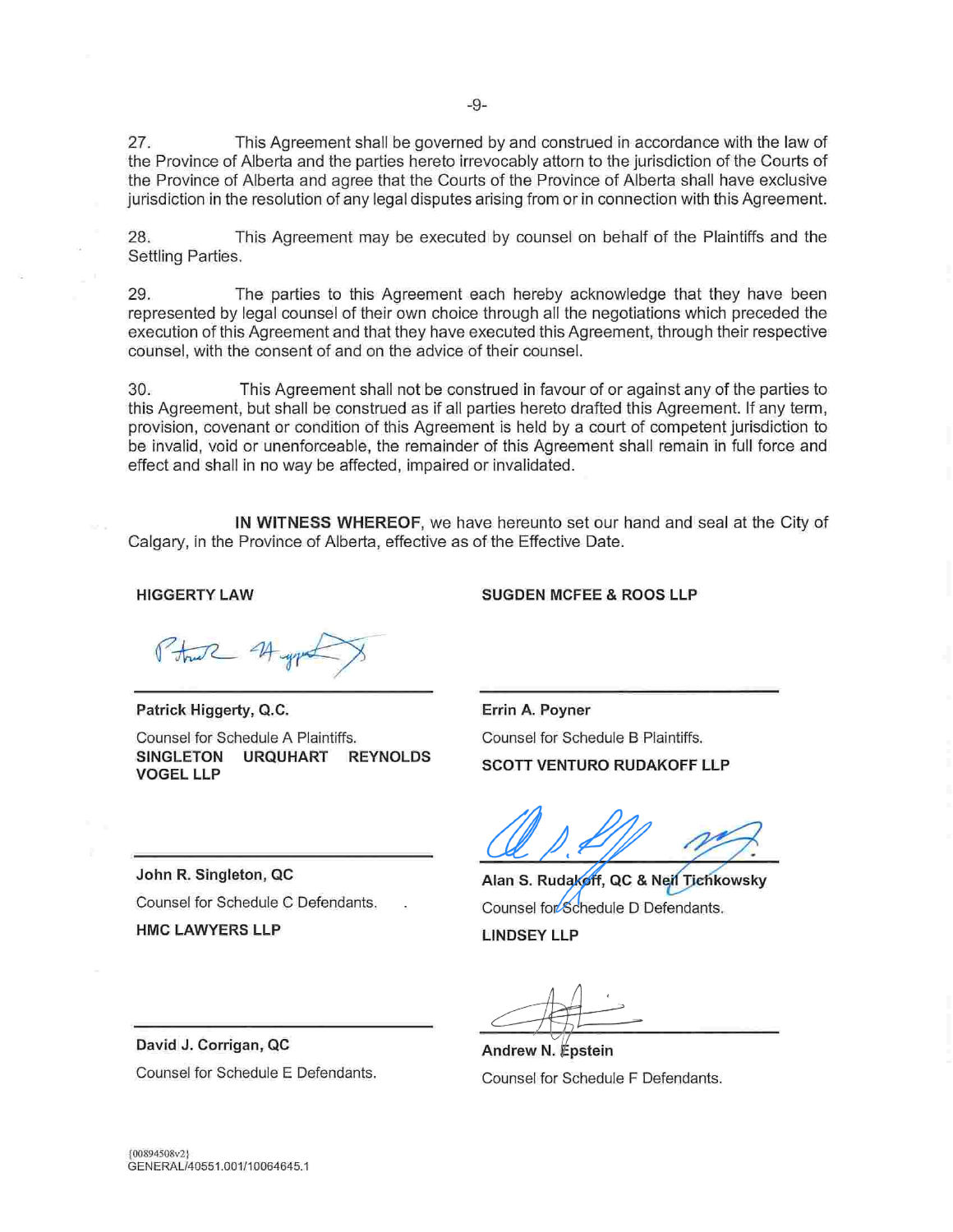27 This Agreement shall be governed by and construed in accordance with the law of the Province of Alberta and the parties hereto irrevocably attorn to the jurisdiction of the Courts of the Province of Alberta and agree that the Courts of the Province of Alberta shall have exclusive jurisdiction in the resolution of any legal disputes arising from or in connection with this Agreement.

This Agreement may be executed by counsel on behalf of the Plaintiffs and the 28 **Settling Parties.** 

29 The parties to this Agreement each hereby acknowledge that they have been represented by legal counsel of their own choice through all the negotiations which preceded the execution of this Agreement and that they have executed this Agreement, through their respective counsel, with the consent of and on the advice of their counsel.

This Agreement shall not be construed in favour of or against any of the parties to  $30<sub>1</sub>$ this Agreement, but shall be construed as if all parties hereto drafted this Agreement. If any term, provision, covenant or condition of this Agreement is held by a court of competent jurisdiction to be invalid, void or unenforceable, the remainder of this Agreement shall remain in full force and effect and shall in no way be affected, impaired or invalidated.

IN WITNESS WHEREOF, we have hereunto set our hand and seal at the City of Calgary, in the Province of Alberta, effective as of the Effective Date.

**HIGGERTY LLP** 

**SUGDEN MCFEE & ROOS LLP** 

Patrick Higgerty, Q.C.

Counsel for Schedule A Plaintiffs. SINGLETON URQUHART REYNOLDS **VOGEL LLP** 

Errin A. Poyner Counsel for Schedule B Plaintiffs. **SCOTT VENTURO RUDAKOFF LLP** 

John R. Singleton, QC

Counsel for Schedule C Defendants.

**HMC LAWYERS LLP** 

David J. Corrigan, QC Counsel for Schedule E Defendants.

Alan S. Rudakoff, QC & Neil Tichkowsky Counsel for Schedule D Defendants. **LINDSEY LLP** 

**Andrew N. Epstein** Counsel for Schedule F Defendants.

{00894508v2} GENERAL/40551.001/10064645.1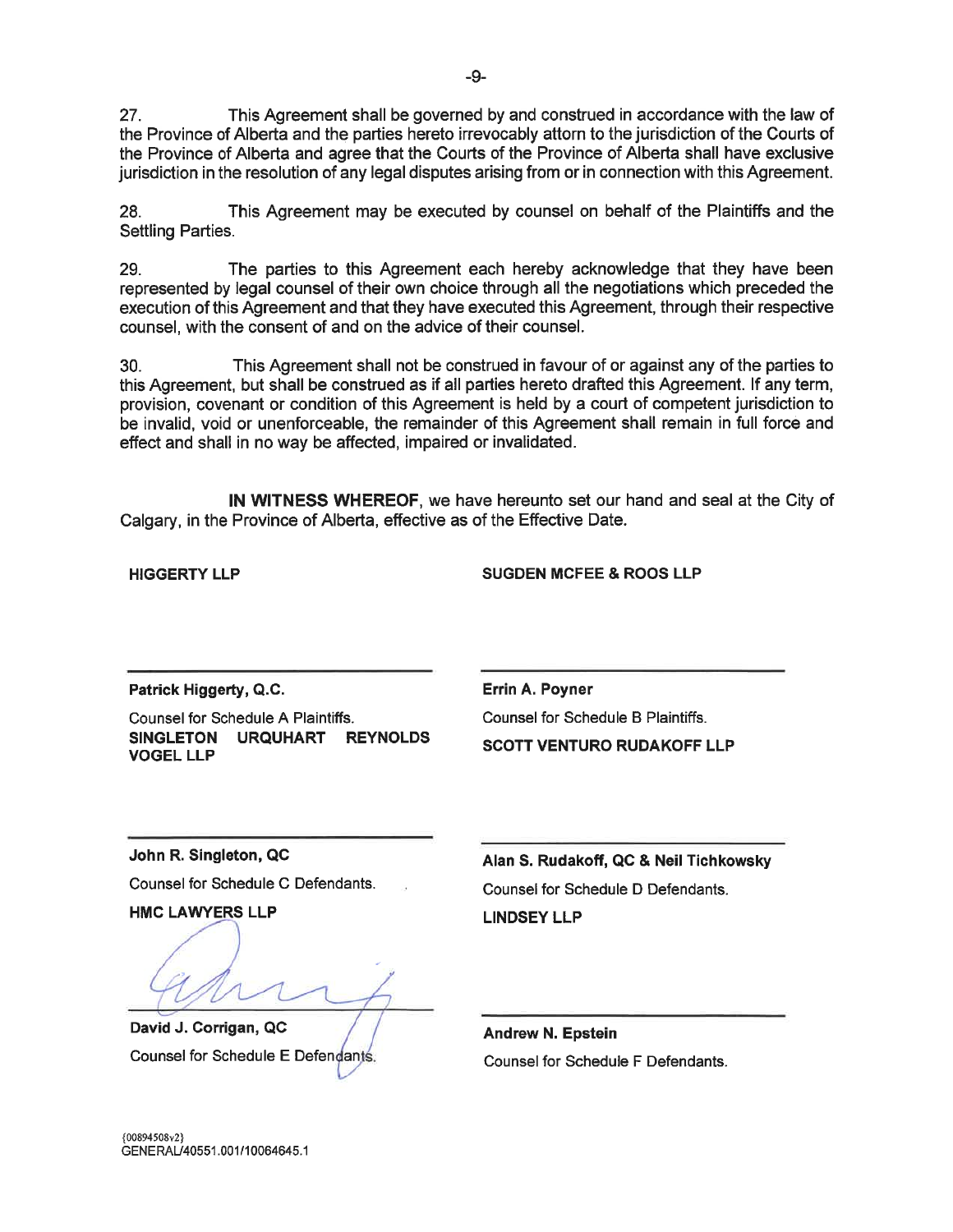# **SCHEDULE A - SCHEDULE A PLAINTIFFS**

- All current members of the District Subcomittee, namely:
	- **Glen Mitchell**
	- **•** Wiley Hertlein
	- **•** William Mulder
	- Willy Berger<br>■ Rod. Johnsor
	- Rod Johnson; and,
- The CEF Representative Action Class.

# **SCHEDULE B - SCHEDULE B PLAINTIFFS**

- All current members of the DIL Subcomittee, namely:
	- **Marilyn Huber**
	- **Reid Glenn**
	- **-** Holly Drinkle
	- Randall Scott Kellen; and,
- The DIL Representative Action Class.

# **SCHEDULE C - SCHEDULE C DEFENDANTS**

- The Alberta British Columbia District, Lutheran Church Canada, ("District")
- The Alberta-British Columbia District Investments Ltd. ("District Investments")
- **The Shepherd's Village Ministries Ltd. ("SVML")**
- Any unnamed but relevant director or other officer of District, District Investments, and/or SVML
- **•** Donald Schiemann
- **Jim Kentel**
- **•** William Ney
- **Harold Ruf**
- **-** Mark Ruf
- **Harold Schmidt**
- **James Schuelke**
- **Mark Beiderweiden**
- **Harold Haberstock**
- James Heinbuch
- **E** Cliff Haberstock
- **Gene Gabert**
- **Richard Lutz**
- **David Schick**
- **-** Cindy Willisko
- **Daryl Becker**
- Randy Heide
- **Mark Sander**
- **Judith Burns**
- **Mari Plitt**
- **Gerry Steinke**
- Keith Kruse
- **Forrest Stroup**
- **Keith Haberstock**
- **•** Melanie Kuhn
- **David Dressler**
- **•** Philip Washeim
- **Greg Giese**
- **Wayne Lunderby**
- **Kata Michael Gillingham**
- **Craig Tufts**
- Rhonda Buck
- **Vic Esperanza**
- Lynn Gergens
- **Deloyce Weist**
- **Janice Ruf**

{00894508v2} GENERAL/40551.001/1006464 5.1